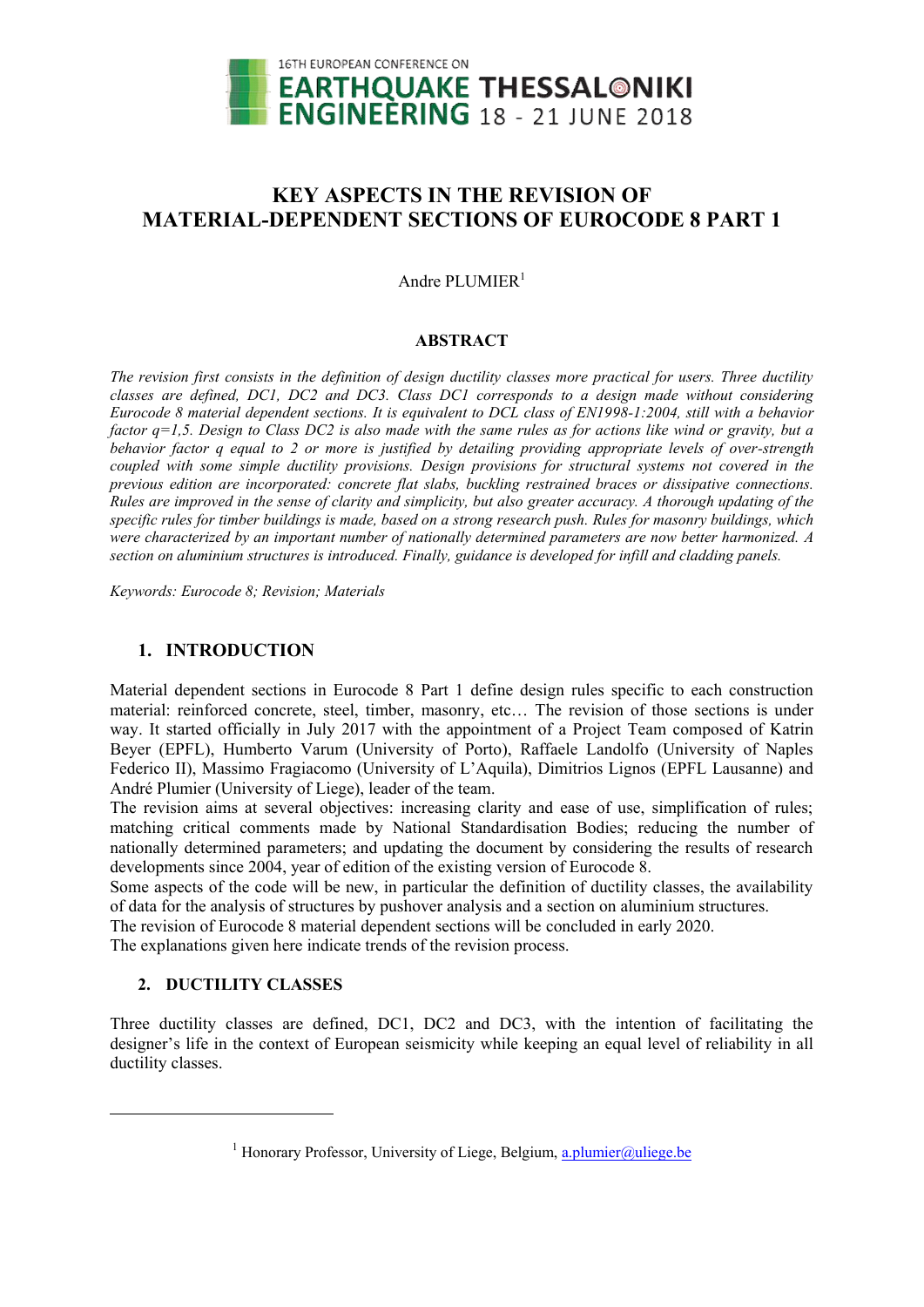Class DC1 corresponds to a design made without considering Eurocode 8 material dependent sections. It is equivalent to DCL class of EN1998-1:2004, still with a behaviour factor  $q=1,5$ , but its applicability is extended to higher seismicity zones than the formerly "recommended" maximum design  $PGA = 0.1g$ . However, this allowance will suffer some restrictions which can bear on different parameters for different materials. The restriction can be on the seismicity level above which DC1 design is not recommended (PGA=0,2g for instance), on structural typologies (unreinforced masonry, irregular structures, degree of redundancy) or linked to the absence of quality control during construction. Nevertheless, the opening to DC1 design for most of Europe allows seismic design with the same rules for earthquakes as for other actions like wind or gravity, which means a significant step to ease design.

Design to Class DC2 has similarities to DC1 design. Seismic design is also made with the same rules as for actions like wind or gravity, but a behaviour factor q greater than 1,5 can be used in the analysis if the design respects specific detailing defined in a ready to use and easy form for each material. The analysis of the structure is elastic, but the behaviour factor q is raised to q=2 or more, depending on the material and the structural type. Design rules for global ductility of the structures are not of application so that DC2 design is basically like DC1 (or former DCL). The use of a q factor equal to 2 or more is justified by detailing providing appropriate levels of over-strength coupled with some simple local ductility provisions, like for instance more stirrups in critical zones of RC structures. These local ductility provisions may involve capacity design at the section level or within components of a connection in order to promote yielding in one dedicated component.

In Class DC3, criteria bear on both the promotion of local and global ductility. DC3 design is meant for structures with q factor ranging from 3 and to  $q=6,5$  depending on structural types and on the intensity of measures taken for local and global ductility. Design Class DC3 in fact merges former DCM and DCH classes.

## **3. STRUCTURE OF EACH MATERIAL SECTION**

In EN1998-1:2004, two different organisations could be found for material sections.

The first type of text organisation was used for the sections on steel, composite steel-concrete, timber and masonry. Rules are defined by structural types (Moment resisting frames, concentrically braced frames, etc…), so that in each structural type, one would find rules for DCM (Ductility Class Medium) and DCH (Ductility Class High).

In the second type of text organisation, which is the one used for reinforced concrete structures, rules are presented for all structural types in ductility class DCM and then for all structural types in ductility class DCM. This second organisation was the cause for many repetitions and many clauses in DCH redirecting the reader to clauses in DCM.

The revision will manage the text in such a way that, for each material, DC2 and DC3 rules are given by elements in each structural type.

Complete presentation and rules for the application of pushover analysis to design are now given in the revised Eurocode 8 material independent sections. For the global coherence of the revision, data necessary for the use of the pushover method will be presented also in the material dependent sections. The data are force F-deformation D relationships defining local non-linear behaviour in critical zones or elements of dissipative structures. They will be expressed with the definition of the chord rotation curves (or extension/shortening or shear/distortion) considered to define plastic zone dimensions necessary to establish plastic hinge yield and ultimate rotations (or panel yield and ultimate shear distortions, etc…). These data shall be provided for the "fully operational" OP and "significant damage" SD limit states envisaged in design and will have coherence with the limit state and formulation in Eurocode 8 Part 3 on assessment of existing structures, where the reference limit state considered is the Near Collapse or NC limit state.

#### **4. REINFORCED CONCRETE BUILDINGS**

Buildings with flat slabs are currently used in many European countries, but in EN 1998-1:2004 concrete buildings with flat slab frames cannot be used as primary seismic elements. They may be designed for Ductility Class Low  $(q=1.5)$ . Alternatively, a higher ductility class may be considered if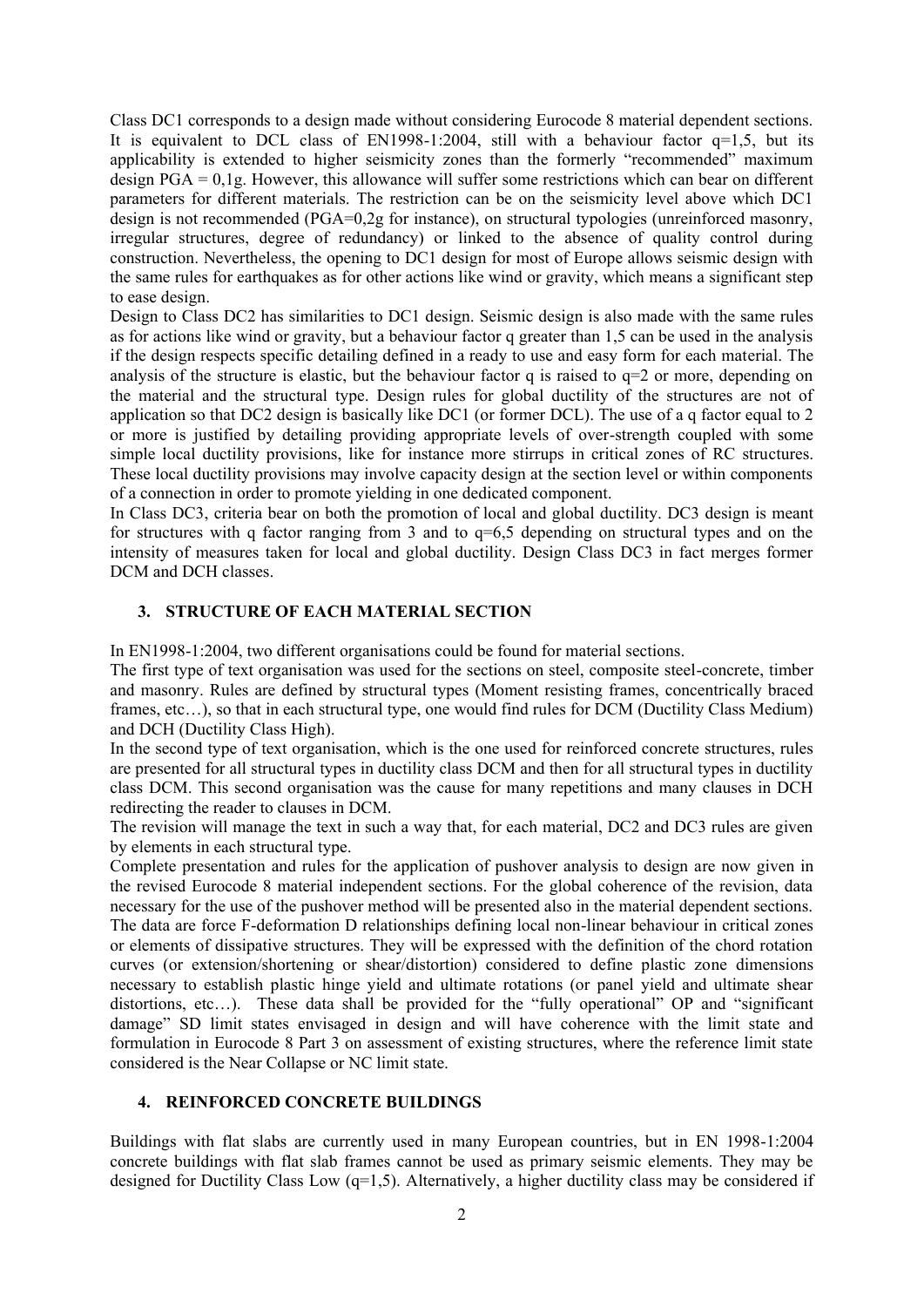there is a primary structure of a different nature, in which case the slabs and the supporting columns may be considered as "secondary" seismic elements. However, research has shown that ductility can also be achieved in flat slabs systems, at the expense of special detailing (Bompa, 2017) (Varum, 2017). Design rules taking into account cyclic bending and punching will be introduced for this type of structural systems in the revision of Eurocode 8.

The section concerning precast concrete structures will be revised at the light of an important research work realised in Italy and Slovenia, published in (Negro et al., 2012), (Zoubek et al., 2015), (Colombo et al., 2016, a), (Colombo et al., 2016, b).

## **5. STEEL BUILDINGS**

The revision of the section on steel buildings is principally based on an assessment of Eurocode 8 provisions made by ECCS, the European Convention for Constructional Steelworks (Landolfo et al., 2013).

The revision will bear on the following aspects.

For a correct application of capacity design, the actual yield strength of dissipative zones, which can be much larger than the nominal one, will be estimated on the basis of recent statistics; this will result in revised material overstrength factor  $\gamma_{ov}$ .

Local ductility of steel members in compression and bending is at present associated to the classes of sections specified in EN 1993-1-1: 2004. The classification of member ductility accounting for both cross-section slenderness and member slenderness will be introduced.

The possibility of using slender cross sections, typical of cold-formed members and of welded built-up sections, will be developed, along with a section on light gage structures made of cold formed sections, a type of constructions in rapid extension.

In Moment Resisting Frames (MRFs), the full plastic moment resistance of beams is developed in plastic hinge regions when full-strength beam to column connections are employed. Lateral-torsional buckling should be prevented by providing lateral restraint, but this fact was not explicit in EN1998- 1:2004. It should also be checked that requirements for lateral restraint at plastic hinges in EN 1993-1- 1 are applicable for inelastic cyclic loading. This point will be clarified (Alavi, 2017) (Giordano, 2017).

In Concentrically Braced Frames (CBFs), EN 1998-1:2004 relies on tension diagonals as reliable dissipative zones, while compression diagonals are considered to have a negligible contribution to the energy-dissipation capacity due to buckling. The reason for this assumption is that, due to buckling, compression diagonals would be rendered totally ineffective in resisting lateral loads at the ultimate limit state. However, at initial stages of seismic loading, both compression and tension diagonals are active so that the EN 1998-1:2004 code model is a reasonable approximation at the significant damage limit state only. The revision of Eurocode 8 will promote a tension-compression model in which both tension and compression braces are accounted for. Thereby the lower bound limit  $\overline{\lambda} \ge 0.3$  for the brace normalized slenderness  $\overline{\lambda}$  can be disregarded, while the upper bound  $\overline{\lambda} \le 2.0$  is retained. The brace normalized slenderness is computed assuming the buckling length equal to the whole length between connections of diagonals or part of diagonals. The required strengths of non-dissipative elements are evaluated by mean of plastic analysis considering the brace under tension attaining its maximum resistance and the most unfavorable condition between brace in compression attaining its buckling resistance or its post-buckling resistance. Concerning the distribution of plastic deformation over the building height, the limitation of the variation of overstrength over the building height currently required by EN 1998-1:2004 will be replaced by introducing moment-resisting joints in the braced bays and restraining the diagonals at roof storey in the elastic range. The columns of the braced bays are verified against combined bending and axial compression. The proposed revision eliminates the need to use different methods to analyse and design X-braced and V-braced CBFs (Costanzo, 2017) (Nip, 2013) (Faggiano, 2016) (Sahoo, 2017).

In EBFs (Eccentrically Braced Frames), more attention will be given to systems with vertical links (Nastri, 2015) and in general to feasable rules on overstrength of the links.

Going to more specific detailing, design rules will also be provided about: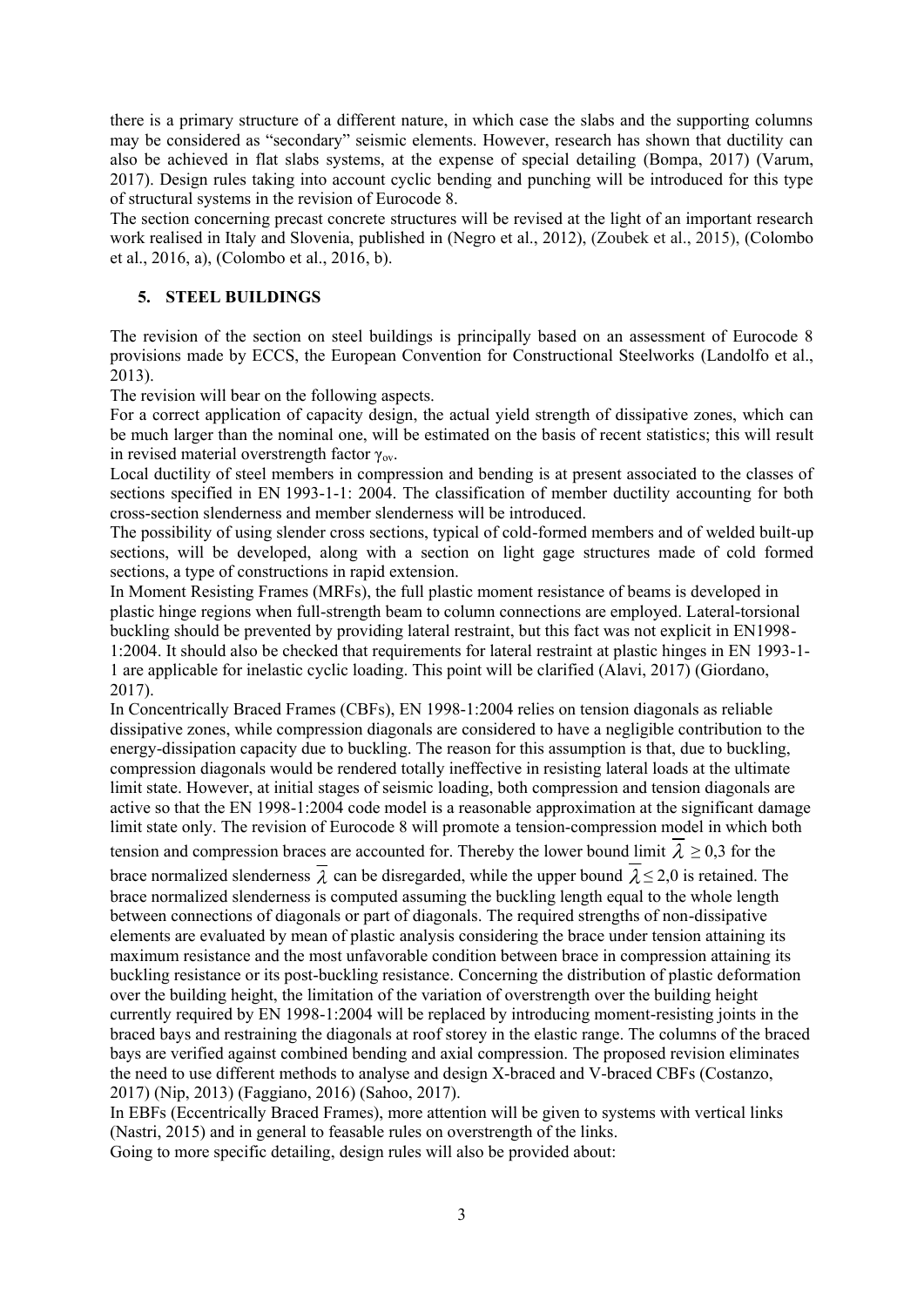- Diagonal braces made of double-angle or double-channel cross section shapes for braces; such braces are frequently encountered in European countries with low-to-moderate seismic intensities;
- MRF-EBF Dual Systems with Vertical Links;
- Connections of braces to beams and columns;
- Recent specific types of dissipative structural elements like BRBs (Buckling Restrained Braces) and dissipative connections (Vayas, 2017);
- Concentrically and eccentrically braced frame using such dissipative elements.

## **6. COMPOSITE STEEL CONCRETE BUILDINGS**

A revision in the direction of simplification will be realised. In EN 1998-1:2004, the section on plastic resistance of dissipative zones envisages the case of duplication of non-ductile reinforcement by ductile ones in the slab of steel beams plus slab, which requires consideration of an upper and a lower bound of plastic resistance for capacity design issues. This will be removed and reinforcement in the slab in the beam hogging moment zone will be prescribed as ductile.

Similarly, the definition of effective width of slab specific to Eurocode 8 for the elastic analysis of MRFs will be removed. This is justified by sensitivity studies on the subject performed within SC8 WG2, which have demonstrated that Eurocode 4 data conclude practically to the same seismic action effects in beams and columns of MRFs as the presumably more accurate design data of EN 1998- 1:2004.

The section on connections will be improved by consideration of partial strength connection, if ductility of such connections is dealt with in Eurocodes 3 and 4 in the course of the revision of these documents. Some existing sections could be removed, because they correspond to structural typologies which are not used in Europe; it is for instance the case of composite steel-concrete walls with a steel plate web.

## **7. TIMBER STRUCTURES**

Due to a lack of research on the subject at the time, the section on timber buildings of EN1998-1:2004 was rather poor. For this reason, important research efforts have been made since then (Brandner, 2016) (Sartori, 2013) (NBC 2010) (Sustersic, 2015) (Bedon, 2015) (Gavric, 2015) (Wanninger, 2014) (Sancin, 2014) (Rinaldin, 2013) (Fragiacomo, 2012a) (Fragiacomo, 2012b).

The revision will provide design rules which are specific to an enlarged number of typical timber building typologies with wood-based materials. The envisaged typologies are cross laminated timber buildings, light frames, log house buildings, moment resisting frames, post and beam buildings and vertical cantilever systems.

A set of rules will be provided for each typology: general rules, design rules at building level, design rules for connections. Detailing rules are also defined for components which can exist in various building typologies, like light‐frame floors and roof diaphragms.

## **8. MASONRY BUILDINGS**

Masonry buildings represent a very large proportion of low rise construction in Europe, but the provisions of EN 1998-1:2004 did not achieve a real harmonization of design provisions. This is evident from the very large number of Nationally Determined Parameters (NDPs) provided for masonry buildings. This is obvious if one considers the values of the behaviour factor *q* and the values ascribed to masonry bricks and blocks dimensions  $t_{\text{ef,min}}$  or dimensional proportions  $(h_{\text{ef}}/t_{\text{ef}})$ max and (*l/h*)min. It is likely that the values given in National Annexes to EN 1998-1:2004 and in Eurocode 6 on masonry (EN1996-1:2004) represented in fact the national practice for dimensions additionally to well-founded structural stability considerations. Unfortunately, it seems that the present revision of Eurocode 6 will not eliminate this influence of national practice. It is envisaged in the Eurocode 8 revision process to give requirements without NDP's, stating the minimum values for  $t_{\text{ef,min}}$  and  $(l/h)_{\text{min}}$ and the maximum value for  $(h_{\rm ef}/t_{\rm ef})_{\rm max}$ .

Since 2004, research efforts have been made on several topics: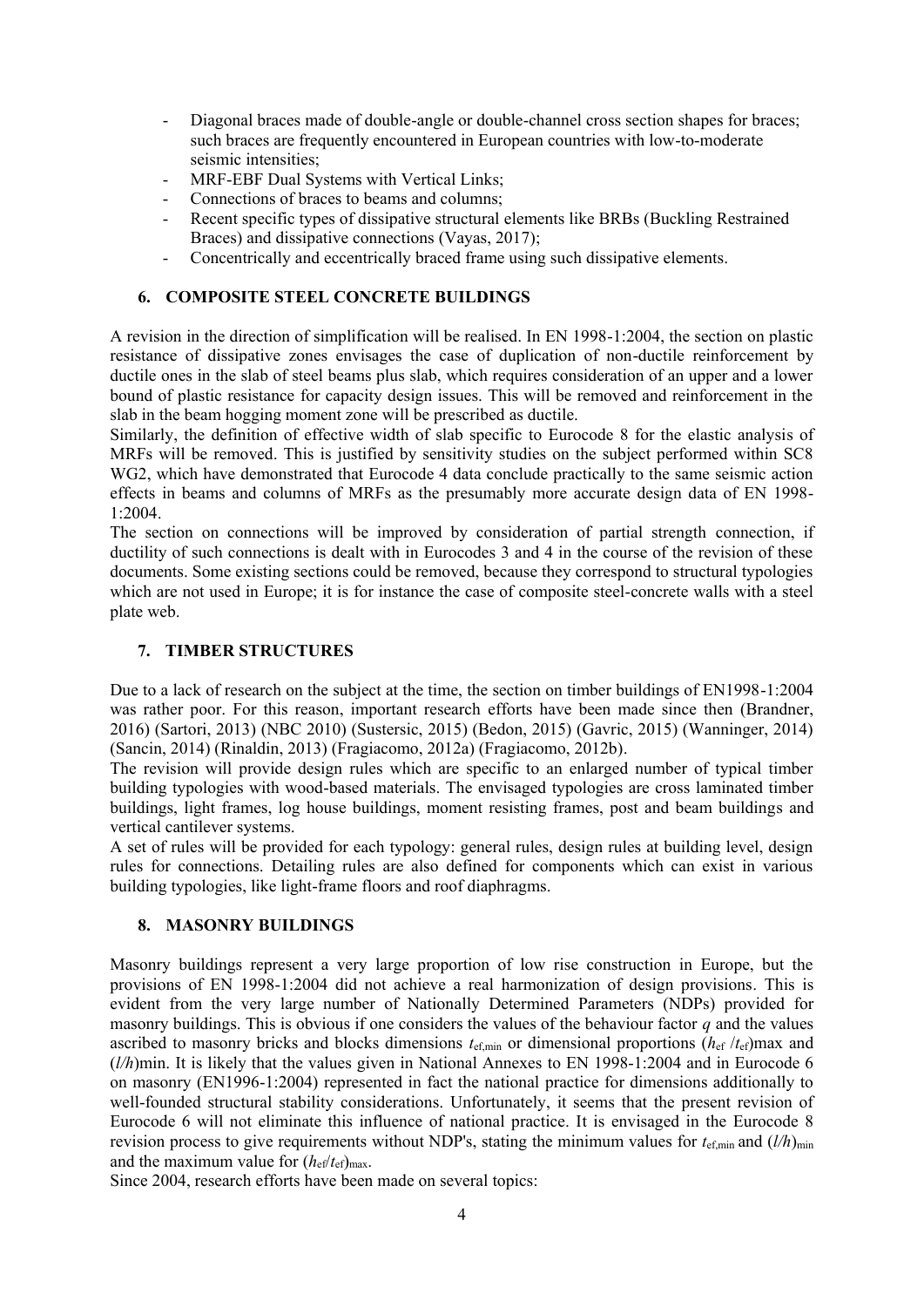- the influence of load history on the force-displacement response of in-plane loaded unreinforced masonry walls (Wilding, 2017);
- the estimation of stiffness, strength and drift capacity of stone masonry walls based on 123 quasi-static cyclic tests reported in the literature (Vanin, 2017);
- the development of analytical models for the out-of-plane response of vertically spanning unreinforced masonry walls (Godio, 2017);
- the modeling of diagonal compression test for historical stone masonry structure (Zhang, 2017).

The results obtained will contribute to the improvement of rules and requirements in EN1998-1.

The present rules for "simple buildings" which are mostly presented as NDP's, are disputable and inconsistent with post-earthquake field surveys. They will be revised. More generally, the project aims at the extension of the overstrength ratio concept to masonry, as foreseen for other materials. Design provisions for the prevention of out-of-plane collapse of masonry walls will be introduced.

## **9. INFILLS AND CLADDINGS**

Framed buildings with masonry infills or with claddings are very common. Section 5 of EN 1998- 1:2004 provided design provisions to account in a rather blind way for the presence of infills mainly aimed at avoiding detrimental effects caused by infills to the main structure. The intention in the revision of Eurocode 8 is to account for the beneficial effects, namely overstrength and energy dissipation, as well as their detrimental effects by definition of structural checks rather than by means of some modification of the behaviour factor *q* of structures. However, the subject is difficult, because exploiting masonry infills in the design of new buildings may entail higher design complexity and stricter quality assurance requirements (Colombo, 2016a) (Colombo, 2016b) (Varum 2015) (Varum, 2017). Additionally, recent earthquakes have shown that, in many recent buildings where the structure behaved properly, heavy damage in brick claddings and concrete cladding panels occurred. The design provisions for infilled frames will be extended to cover cladding elements and panels, together with other types of enclosures, with and without openings. It includes the evaluation of strength, stiffness and deformation capacity of such panels and requirements for their connections to the main structure.

## **10. ALUMINIUM STRUCTURES**

To the contrary of all other structural materials covered by the Eurocodes, EN 1998-1:2004 did not include information regarding Aluminium structures. These structures cannot rely much on ductility and the design rules will essentially be about elastic design and overstrength design of connections.

## **11. CONCLUSIONS**

Revision of Eurocode 8 is under way. The summary of actions necessary to finalise the process has been presented above. It shows the complexity of the revision process which is required to achieve simultaneously objectives which could lead each to so different final outputs.

Indeed, achieving an increase in clarity, in ease of use and in simplification of rules while at the same time incorporating the results of research developments in a complex field and providing data for pushover analysis is a challenge.

The project team in charge of the revision of Eurocode 8 material dependent sections is conscious of the difficulty of the task and will devote the best of its effort to bring this action to success.

## **12. REFERENCES**

Varum, H, The effect of slab and transverse beams on the behaviour of fullscale pre-1970's RC beam-column joints, Engineering Structures 101 (2015) 318–336 Proceedings of the 16th World Conference on Earthquake Engineering, 16th World Conference on Earthquake Engineering

Bompa, D, Elghazouli, A,Y, 2017, Ultimate shear behaviour of hybrid reinforced concrete beam-to-steel column assemblages Engineering Structures 142 (2017) 67–83,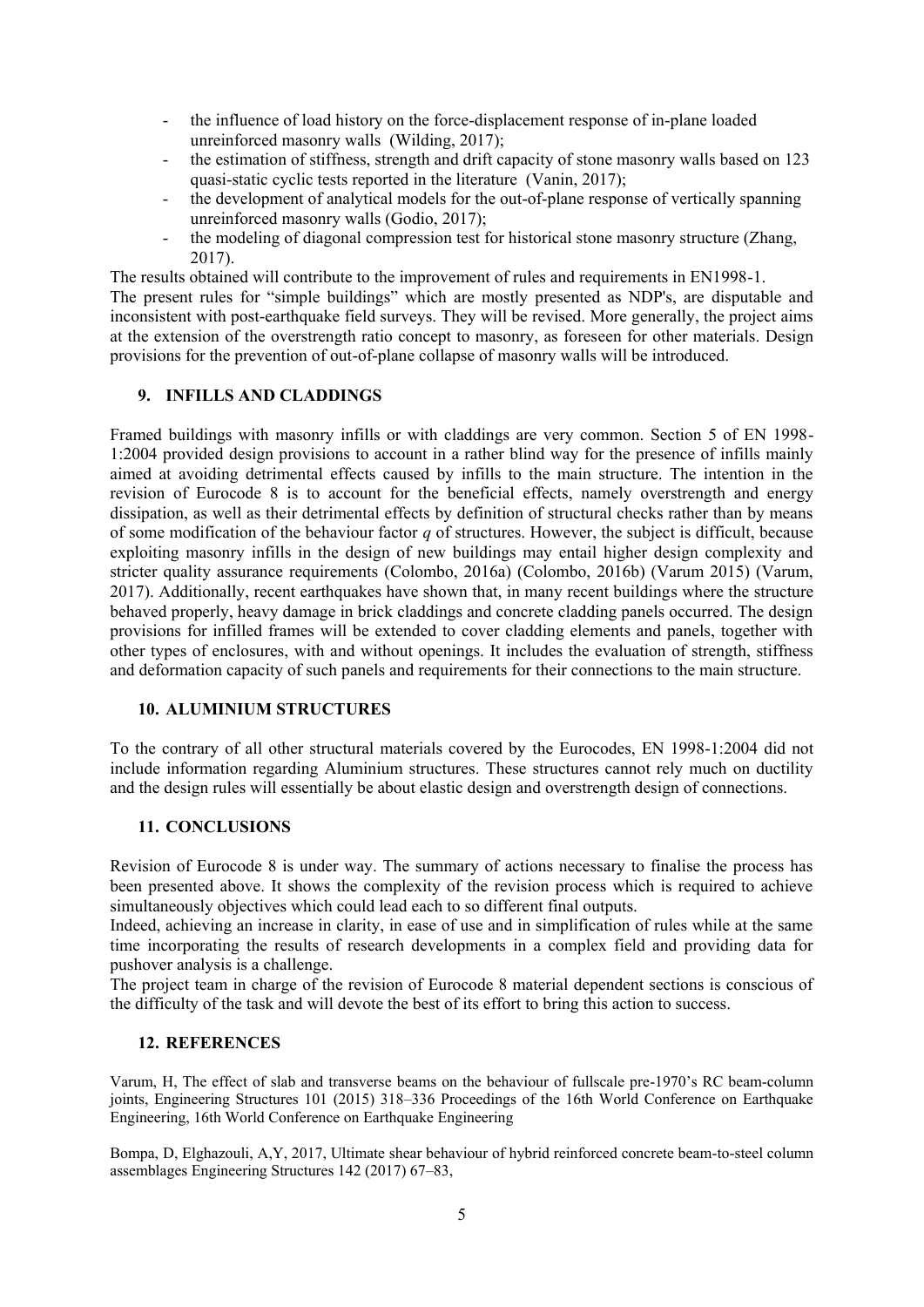Negro, P, Toniolo, G, Design Guidelines for Connections of Precast Structures under Seismic Actions, 2012, JRC Technical Report, JRC71599, EUR 25377 EN, ISBN 978-92-79-25250-1, ISSN 1831-9424, doi:10.2777/37605, Luxembourg: Publications Office of the European Union

Zoubek, B, Fischinger, M, Isakovic, T, 2015, Estimation of the cyclic capacity of beam-to-column dowel connections in precast industrial buildings, Bulletin of Earthquake Engineering (2015) 13:2145–2168, DOI 10.1007/s10518-014-9711-0

Colombo, A, Negro, P, Toniolo, G, Lamperti, M, Design guidelines for precast structures with cladding panels, 2016 a, EUR 27935 EN, JRC101781 , EUR 27935 EN , ISBN 978-92-79-58534-0 , ISSN 1831-9424, doi:10.2788/956612

Colombo, A, Negro, P, Toniolo, G, Lamperti, M, 2016 b, Design Guidelines for Wall Panel Connections, JRC Technical Report, JRC Science Hub, https://ec.europa.eu/jrc,JRC 101780, EUR 27934, EN ISBN 978-92-79- 58533-3 ISSN 1831-9424 doi:10.2788/546845

Landolfo, R (ed.), 2013, Assessment of EC8 Provisions for Seismic Design of Steel Structures", N°113, 2013, ECCS. Journal of Constructional Steel Research 138 (2017) 17–37

Costanzo, S, D'Aniello, M, Landolfo, R, 2017, Seismic design criteria for chevron CBFs: Proposals for the next EC8.

Nip, K. H., Gardner, L. and Elghazouli, A. Y. (2013). Ultimate behaviour of steel braces under cyclic loading. Proceedings of the Institution of Civil Engineers - Structures and Buildings. 166(5), 219-234.

Faggiano, B, Formisano, A, Castaldo, C, Fiorino, L, Macillo, M, Mazzolani,FM, 2016, Appraisal of seismic design criteria for concentric bracing steel structures according to Italian and European codes, Ingegneria Sismica · November 2016

Dipti Ranjan Sahoo, 2017, Seismic Response of Concentrically Braced Frames with Staggered Braces in Split-X Configurations, BEEE-D-17-00519

Vayas et al., Innovative anti-seismic devices and systems, 2017, ECCS – European Convention for Constructional Steelwork publications

Alavi,A, Castiglioni, C,a, Brambilla, G, Behaviour factor evaluation of moment resisting frames having dissipative elements, 2017, EUROSTEEL 2017, September 13–15, 2017

Giordano, V, C Chisari, C, G Rizzano, G, Latour, M, 2015, Numerical assessment of the influence of different joint hysteretic models over the seismic behaviour of Moment Resisting Steel Frames, IMST 2017 IOP Publishing, IOP Conf. Series: Materials Science and Engineering 251 (2017) 012102 doi:10.1088/1757- 899X/251/1/012102

Nastri, E, Montuori R, Piluso, V , 2015, Seismic Design of MRF-EBF Dual Systems with Vertical Links: EC8 vs Plastic Design, Journal of Earthquake Engineering, 19:3, 480-504, DOI: 10.1080/13632469.2014.978917

Brandner G,. Flatscher, A. Ringhofer, G. Schickhofer, 2016, Cross laminated timber (CLT): overview and development A. ThielEur. J. Wood Prod. DOI 10.1007/s00107-015-0999-5

Sartori, T, Tomasi,R, November 2013, "Experimental investigation on sheathing-to-framing connections in wood shear wallsEngineering Structures 56:2197-2205,DOI 10.1016/j.engstruct.2013.08.039

National Building Code of Canada (NBC 2010)

Sustersic, I., Fragiacomo, M., and Dujic, B. (2015). "Seismic analysis of crosslaminated multistorey timber buildings using linear and nonlinear static and dynamic methods." ASCE Journal of Structural Engineering, Special issue on Seismic Resistant Timber Structures